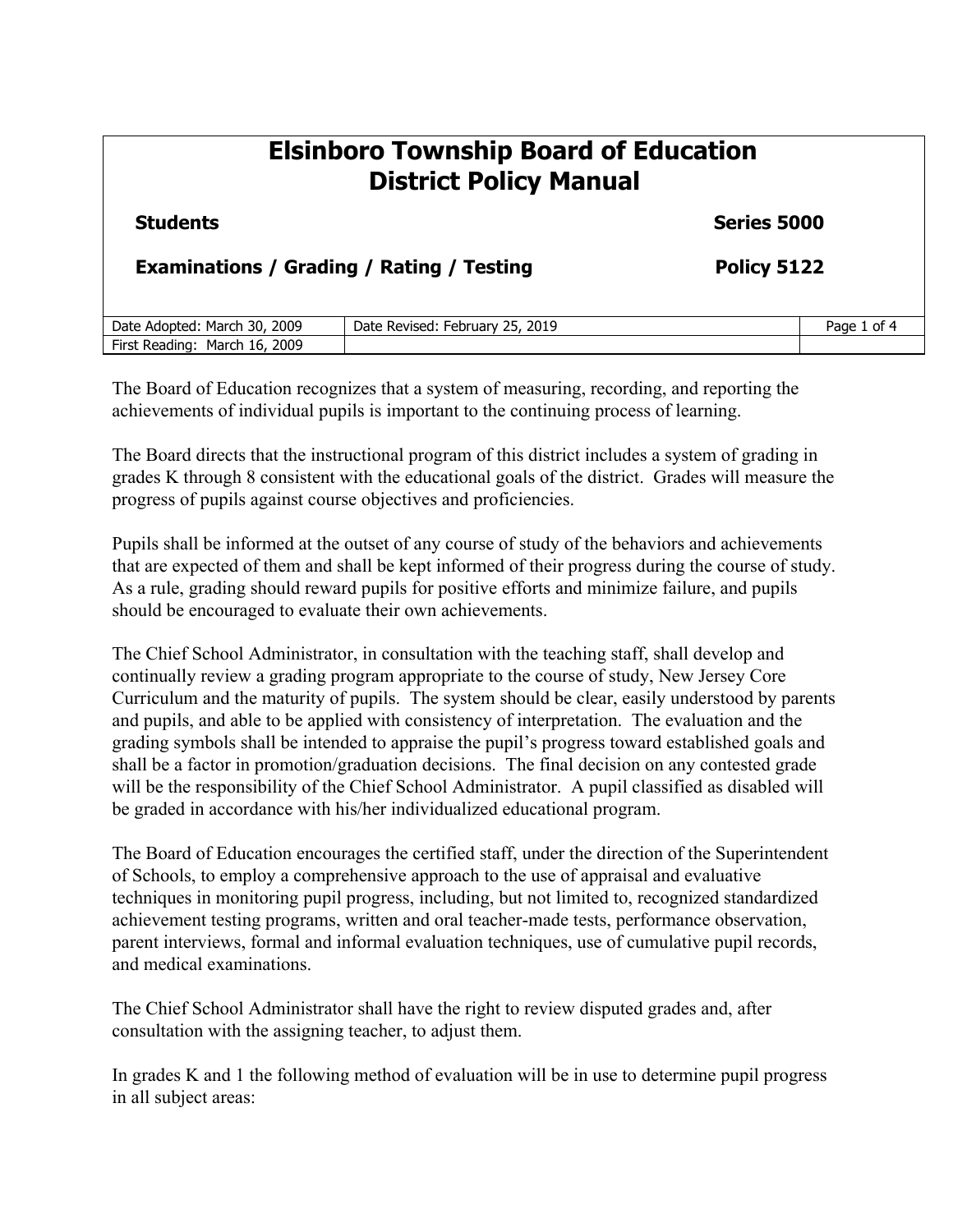### **Elsinboro Township Board of Education District Policy Manual**

#### **Series 5000**

**Examinations / Grading / Rating / Testing Policy 5122**

Page 2 of 4

- $O -$ Outstanding
- S Satisfactory
- N Needs Improvement
- I Improved Performance
- U Unsatisfactory

Grade 2 will use numerical grades converted to a letter grade for the report card in mathematics, language literacy, science and social studies. Other subject areas will be evaluated using the same letter designations as K and 1.

Grades 3 to 8 will employ the following numerical for reporting pupil progress on the report card:

| 100-93   | A |
|----------|---|
| 92-85    | B |
| 84-77    | C |
| 76-70    | D |
| 69-Lower | F |

This system will be applied to all major subjects and for grades 3 to 8 in music, health, art and physical education.

#### Determining A Student's Grade

Final averages for the year in each subject will be computed by averaging the numerical grade for each marking period.

If alternative assessment measures are implemented, the Chief School Administrator in consultation with the teaching staff will determine in accordance with the New Jersey Core Curriculum Standards how students will be assessed, evaluated and how grades will be recorded on the report card.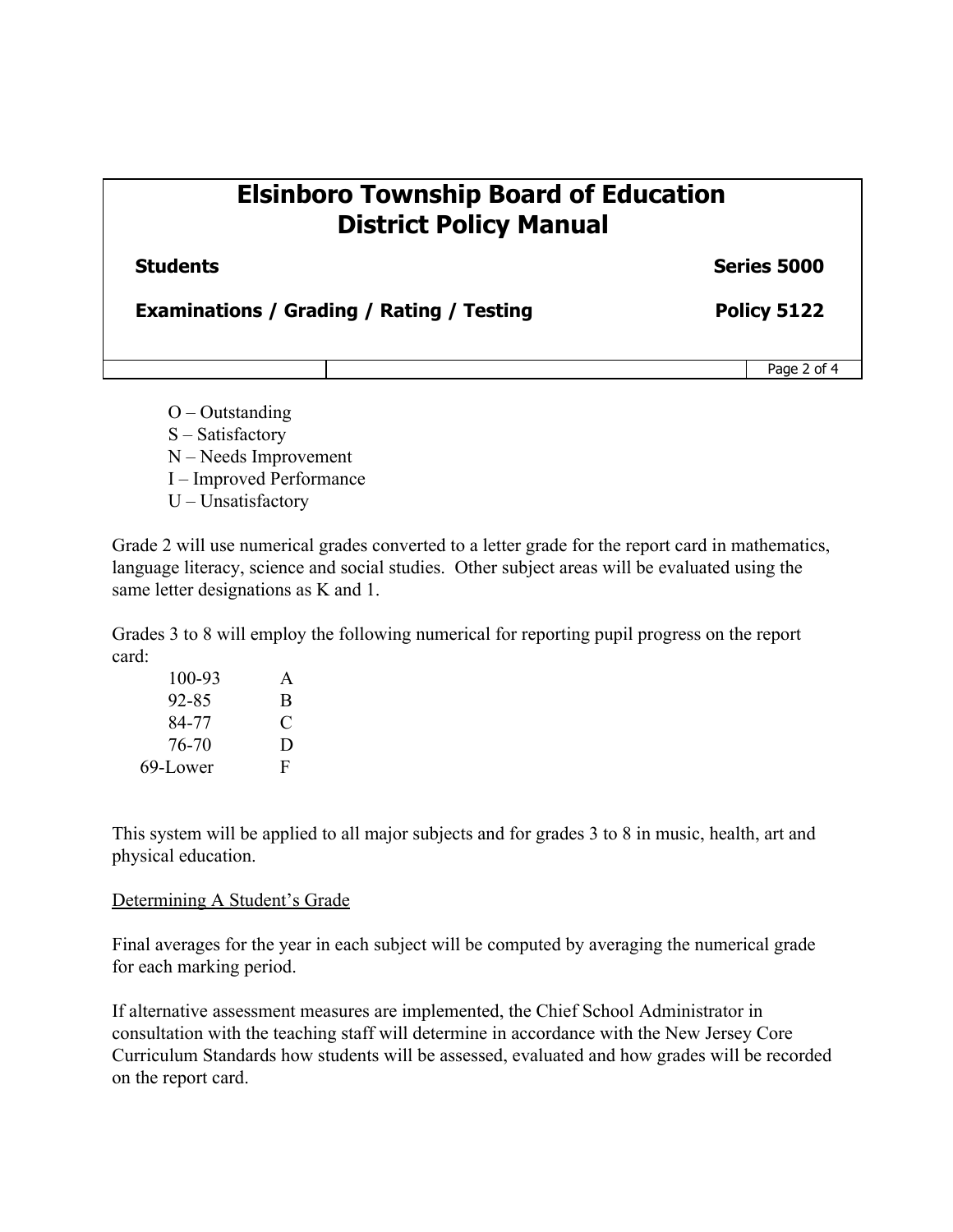## **Elsinboro Township Board of Education District Policy Manual**

**Students** Series 5000

#### **Examinations / Grading / Rating / Testing <b>Policy 5122**

Page 3 of 4

The school district shall establish and maintain a testing program to:

- A. Measure the needs and progress of individual pupils;
- B. Measure the achievement of grade levels;
- C. Allow comparison of district pupils with national or other norms;
- D. Aid in evaluation of programs.

The district's testing program shall embody at least the tests required by state law. The administration shall continually scrutinize the applicability and effectiveness of tests being used in the district.

School personnel shall not use tests, procedures or other guidance and counseling materials that are differentiated or stereotyped on the basis of race, color, creed, religion, sex, ancestry, national origin or social economic status.

Any requests for surveys, pupil observations, or pupil questionnaires must be forwarded through the Chief School Administrator's office for approval before any survey or observation can be conducted.

Individual results of standardized tests, including intelligence tests, shall be made available to parents/guardians upon their request, but shall be considered confidential information to be available only to authorized persons. School and district test results shall be discussed in a public meeting.